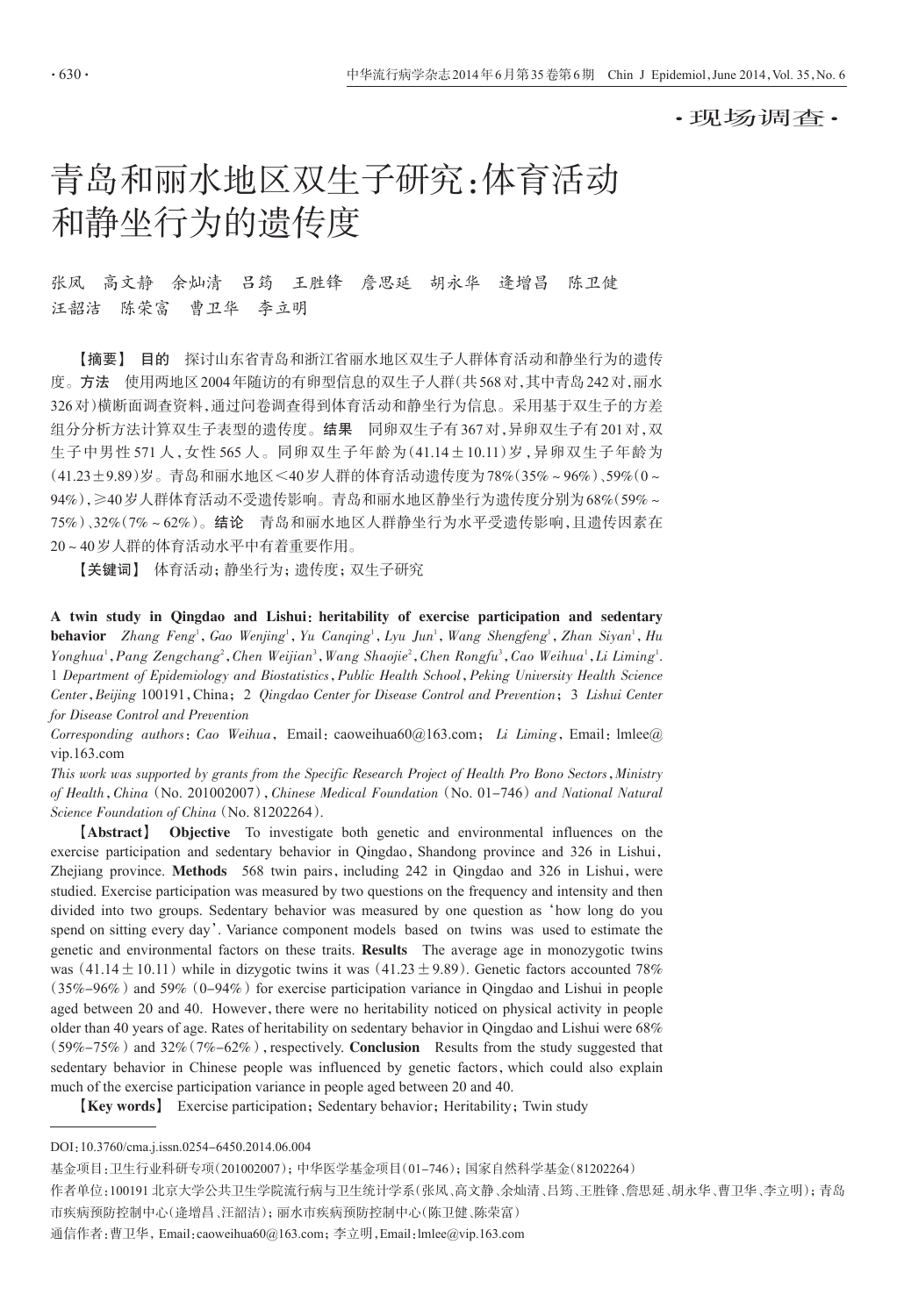遗传对身体活动和静坐行为的影响不容忽 视[1,2]。文献显示,人群中体力活动遗传度为 0~ 85%,静坐行为遗传度为 25%~60%[<sup>3</sup>] 。目前,荷 兰[1,4-6]、芬兰[7-9]、美国[10-13]、英国[14-16]、澳大利亚[17]、 德国『3 、挪威『17 、葡萄牙『8』、丹麦『9』、瑞典『2』、比利时『20』 等国报道了关于体力活动和静坐行为遗传度的研 究。中国双生子登记系统建立于2001年,从2001年  $8$ 月至2005年3月,>6 000对双生子参与登记 $^{\scriptscriptstyle[21]}$ ,该 系统在山东省青岛市和浙江省丽水市建立了 1 个 580 对双生子的队列。本研究旨在探讨青岛和丽 水两个地区双生子人群体育活动和静坐行为的遗 传度。

#### 对象与方法

1. 研究对象:中国双生子登记系统中青岛和丽 水地区2004年随访且有卵型信息的双生子队列,共 568对双生子,其中青岛242对,丽水326对。

2. 研究方法:

(1)双生子卵型鉴定:DNA 鉴定工作由北京法 医鉴定中心生物物证室完成。首先通过性别、血型 进行初次判断,性别、ABO、Rh血型不同者为异卵双 生子。性别和血型均相同者通过 PCR 分别检测 9 个、4个短串联重复标记物进行卵型鉴定,准确性分 别为99.9% $^{[22]}$ 、99.6% $^{[23]}$ 。

(2)问卷调查:通过问卷调查体育活动及静坐行 为情况。体育活动频率:①几乎每天,②>3次/周, ③1~2次/周,④基本无;体育活动强度:①小,②中 (微汗/心跳加快),③大(大汗淋漓)。静坐行为:工 作或生活中每天持续静坐的时间。

3. 统计学分析:体育活动按频率和强度分为有 体育活动和无体力活动两类,若频率为①或②且强 度为②或③,或者频率为①强度为①,或者频率为③ 且强度为③,则为有体育活动;若频率为④,或者频 率为③强度为①②,或者频率为②强度为①,则为无 体育活动。静坐行为使用原始数据。利用 SPSS 19.0软件进行统计学分析,OpenMx1.32进行结构方 程模型(SEM)拟合。将表型的遗传效应分解为加性 遗 传(A)、显 性 遗 传(D)和 异 位 显 性 遗 传 效 应 (epitasis effects)<sup>[24]</sup>,将环境效应分解为共同环境(C) 和特殊环境效应(E)。由于本研究数据资料只包括 共同抚养的双生子,不能区分C和D,需要在ACE模 型和ADE模型中进行选择<sup>[25]</sup>。当同卵双生子之间 表型r>异卵双生子的2倍时,拟合ADE模型,反之, 则拟合 ACE 模型<sup>[26]</sup>。比较双生子表型实际协方差

矩阵与模型预期的协方差矩阵,检验模型的拟合优 度,其评价指标为AIC,最小的AIC反映模型拟合优 度与俭省度之间的最佳平衡。遗传度定义为加性遗 传方差与总的表型方差比值,表示群体中表型差异 可归因于遗传因素作用的程度。

### 结 果

1. 一般情况:568对双生子中,同卵有367对,异 卵有201对,同卵与异卵比例为1.83 ∶ 1。同卵、异卵 年龄分别为(41.14±10.11)、(41.23±9.89)岁。男性 571人,女性565人。青岛484人,丽水652人。双生 子的卵型年龄(P=0.353)、性别(P=0.951)、地区分 布(P=0.286)差异无统计学意义(表1)。

表1 青岛和丽水地区双生子人群的一般情况

| 项目        | 卵<br>型 |                 | 合计  |       |
|-----------|--------|-----------------|-----|-------|
|           |        | 同卵双生子人数 异卵双生子人数 |     | Р值    |
| 年龄组(岁)    |        |                 |     | 0.353 |
| $20 \sim$ | 376    | 188             | 564 |       |
| $40 \sim$ | 320    | 192             | 512 |       |
| $60 \sim$ | 38     | 22              | 60  |       |
| 性别        |        |                 |     | 0.951 |
| 男         | 370    | 201             | 571 |       |
| 女         | 364    | 201             | 565 |       |
| 地区        |        |                 |     | 0.286 |
| 青岛        | 304    | 180             | 484 |       |
| 丽水        | 430    | 222             | 652 |       |

2. 遗传度:

(1)体育活动的遗传度:青岛、丽水地区双生子 人群有体育活动比例为16.49%、4.61%,差异有统计 学意义(P<0.001)。性别间体育活动差异无统计学 意义(P=0.316),各年龄段之间差异有统计学意义 (P<0.001),见表2。

表2 青岛和丽水地区双生子人群体力活动水平一般情况

| 类别        | 无体育活动      | 有体育活动     | Р值    |
|-----------|------------|-----------|-------|
| 地区        |            |           | 0.000 |
| 青岛        | 400(83.51) | 79(16.49) |       |
| 丽水        | 621(95.39) | 30(4.61)  |       |
| 性别        |            |           | 0.316 |
| 男         | 520(91.23) | 50(8.77)  |       |
| 女         | 501(89.46) | 59(10.54) |       |
| 年龄组(岁)    |            |           | 0.000 |
| $20 -$    | 532(94.83) | 29(5.17)  |       |
| $40 \sim$ | 489(85.94) | 80(14.06) |       |
|           |            |           |       |

注:括号外数据为人数,括号内数据为百分比(%)

同卵、异卵双生子中有体育活动的比例分别 为 10.01%、8.98%, 其 组 内 r 值 分 别 为 0.629、 0.550。同卵双生子r值小于异卵双生子r值2倍,采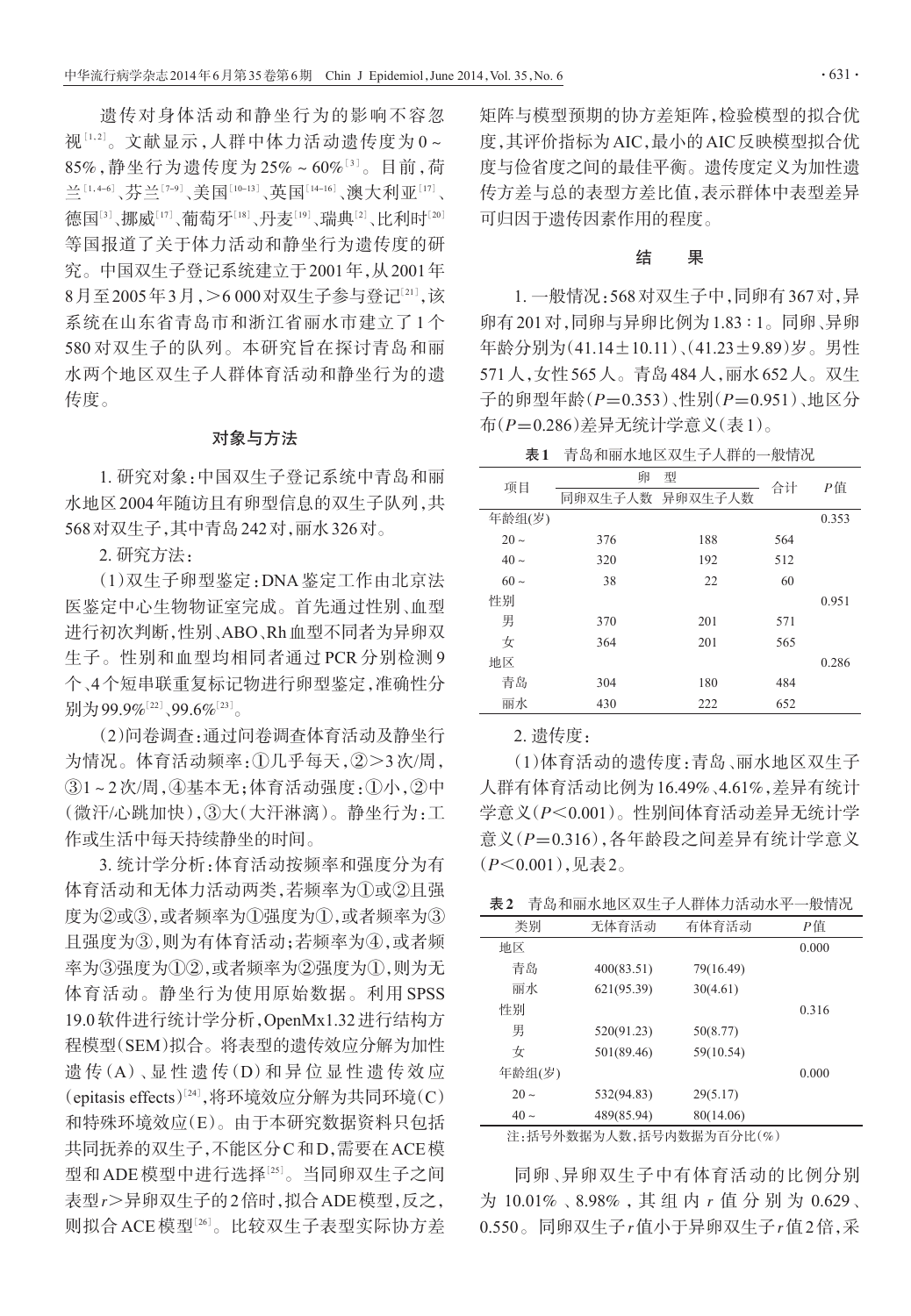用ACE模型对结果进行拟合。

考虑到体育活动水平存在地区和年龄差异,将 样本按地区和年龄段分层,进行 ACE 及其嵌套模 型拟合,由于>60 岁组的人数较少,因此将人群分 为<40、≥40两组。<40组人群的体力活动水平最 优拟合模型为AE模型,青岛和丽水地区人群体育活 动的遗传度分别为78%(35%~96%)、59%(0~ 94%),而≥40组的人群体育活动水平最优拟合模型 为CE模型,不受遗传影响,见表3。

(2)静坐行为的遗传度:静坐行为的平均水平为 每天(3.74±2.57)h,青岛、丽水地区的平均水平分别 为每天(3.55±2.35)h、(4.01±2.82)h,差异有统计学 意义(P=0.003)。男女性的静坐行为平均水平分别 为每天(3.62±2.45)h、(3.87±2.69)h,差异无统计学 意义(P=0.113)。20~40岁、40~60岁、>60岁人 群静坐行为平均水平分别为每天(3.80±2.46)h、 (3.69±2.73)h、(3.58±2.07)h,差异无统计学意义  $(P=0.696)$ ,见表 $4<sub>°</sub>$ 

同卵、异卵双生子的静坐行为水平分别为每 天(3.74±2.57)h、(3.74±2.58)h,其组内 r 值分别 为 0.683、0.465。同卵双生子 r 值小于异卵双生子 r 值2倍,采用ACE模型对结果进行拟合。

青岛、丽水地区的ACE及其嵌套模型拟合结果 如表5所示,分别为AE、ACE模型拟合最优。青岛、 丽水地区人群中静坐行为的遗传度分别为 68%  $(59\% \sim 75\%)$ , 32% $(7\% \sim 62\%)$ 

# 讨 论

本研究利用 2004 年青岛和丽水地区的双生子 人群数据,探讨遗传和环境因素对体育活动和静坐 行为的影响。不管是体育活动还是静坐行为,同卵 双生子的r值均高于异卵双生子,提示遗传对两种行 为均存在影响。遗传对静坐行为的影响在青岛和丽 水地区分别为68%、32%,对20~40岁人群体力活动 水平的影响分别为 78%、59%。由于遗传度对应于 特定人群、特定环境、特定时间所测量的某一性状, 任何参数改变都会改变遗传度的估计。

人群中体力活动的遗传度为 0~85%[<sup>3</sup>] 。这种 广泛的变化区间与多个因素有关,包括样本量、样本 人群的年龄和性别[1]、体力活动各个维度定义[1],体 力活动测量方式[<sup>20</sup>,27] 以及人群和地域差异中真正的 遗传差异或遗传和环境交互作用差异[<sup>28</sup>] 。本研究结 果提示,不同年龄组和地区体育活动水平受遗传影 响的程度存在差异。已有研究显示,遗传因素对于 锻炼行为的影响在青少年后期开始逐渐变得重要, 19~20岁之间遗传的作用最明显,为85% $^{[1]}$ 。之后 逐渐下降,中年时期,遗传因素对体力活动的影响保 持在50%左右 $^{\left\lfloor 29\right\rfloor}$ 。

本研究中,两个地区<40岁人群的体力活动拟 合最优模型均为 AE 模型,即未发现共享环境的影

| 年龄组<br>地区 |           | 模型        | 方差成分                      |                           |                            | 模型拟合与ACE模型比较  |     |            |          |                |                |  |                               |
|-----------|-----------|-----------|---------------------------|---------------------------|----------------------------|---------------|-----|------------|----------|----------------|----------------|--|-------------------------------|
|           | (岁)       |           |                           |                           | A                          | $\mathcal{C}$ | E   | $-2LL$     | df       | <b>AIC</b>     | $\Delta - 2LL$ |  | $\Delta df$ $P$ ( $\dot{H}$ ) |
| 青岛        | $<$ 40    | ACE       | $0.376(0.164 \sim 0.476)$ | $0.376(0.164 \sim 0.476)$ | $0.248(0.048 \sim 0.674)$  | 122.037       | 235 | $-347.963$ |          |                |                |  |                               |
|           |           | AE        | $0.778(0.349 \sim 0.959)$ |                           | $0.221(0.041 \sim 0.651)$  | 122.073       | 236 | $-349.927$ | 0.037    |                | 0.848          |  |                               |
|           |           | CE        |                           | $0.676(0.273 \sim 0.899)$ | $0.324(0.101 \sim 0.727)$  | 122.803       | 236 | $-349.197$ | 0.767    |                | 0.381          |  |                               |
|           |           | E         |                           |                           |                            | 132.499       | 237 | $-341.501$ | 10.462   | $\overline{2}$ | 0.005          |  |                               |
|           | $\geq 40$ | ACE       | $0.092(0.000 \sim 0.737)$ | $0.821(0.193 \sim 0.964)$ | $0.0867(0.020 \sim 0.236)$ | 218.745       | 243 | $-267.256$ |          |                |                |  |                               |
|           |           | AE        | $0.926(0.786 \sim 0.983)$ |                           | $0.0741(0.018 \sim 0.214)$ | 224.462       | 244 | $-263.538$ | 5.718    |                | 0.017          |  |                               |
|           |           | CE        |                           | $0.897(0.760 \sim 0.965)$ | $0.102$ 5(0.035 ~ 0.240)   | 218.931       | 244 | $-269.069$ | 0.187    |                | 0.666          |  |                               |
|           |           | E         |                           |                           |                            | 273.324       | 245 | $-216.676$ | 54.579   | $\overline{2}$ | 0.0000         |  |                               |
| 丽水        | $\leq 40$ | ACE       | $0.592(0.000 \sim 0.935)$ | $0.000(0.000 - 0.862)$    | $0.409(0.065 \sim 1.000)$  | 86.498        | 323 | $-559.502$ |          |                |                |  |                               |
|           |           | AE        | $0.592(0.000 \sim 0.935)$ |                           | $0.408(0.065 \sim 1.000)$  | 86.498        | 324 | $-561.502$ | $-0.000$ | 1              | 1.000          |  |                               |
|           |           | <b>CE</b> |                           | $0.499(0.000 \sim 0.877)$ | $0.501(0.123 \sim 1.000)$  | 87.000        | 324 | $-561.000$ | 0.503    | 1              | 0.478          |  |                               |
|           |           | E         |                           |                           |                            | 89.376        | 325 | $-560.624$ | 2.878    | $\overline{2}$ | 0.237          |  |                               |
|           | $\geq 40$ | ACE       | $0.000(0.000 - 0.841)$    | $0.554(0.000 \sim 0.835)$ | $0.446(0.147 \sim 0.880)$  | 144.272       | 323 | $-501.728$ |          |                |                |  |                               |
|           |           | AE        | $0.569(0.085 \sim 0.865)$ |                           | $0.431(0.135 \sim 0.915)$  | 145.155       | 324 | $-502.845$ | 0.883    |                | 0.347          |  |                               |
|           |           | <b>CE</b> |                           | $0.555(0.120 \sim 0.835)$ | $0.445(0.165 \sim 0.880)$  | 144.272       | 324 | $-503.728$ | $-0.000$ |                | 1.000          |  |                               |
|           |           | E         |                           |                           |                            | 150.394       | 325 | $-499.606$ | 6.121    | 2              | 0.047          |  |                               |

表3 青岛和丽水双生子体力活动水平模型拟合

注:括号外数据为OR值,括号内数据为95%CI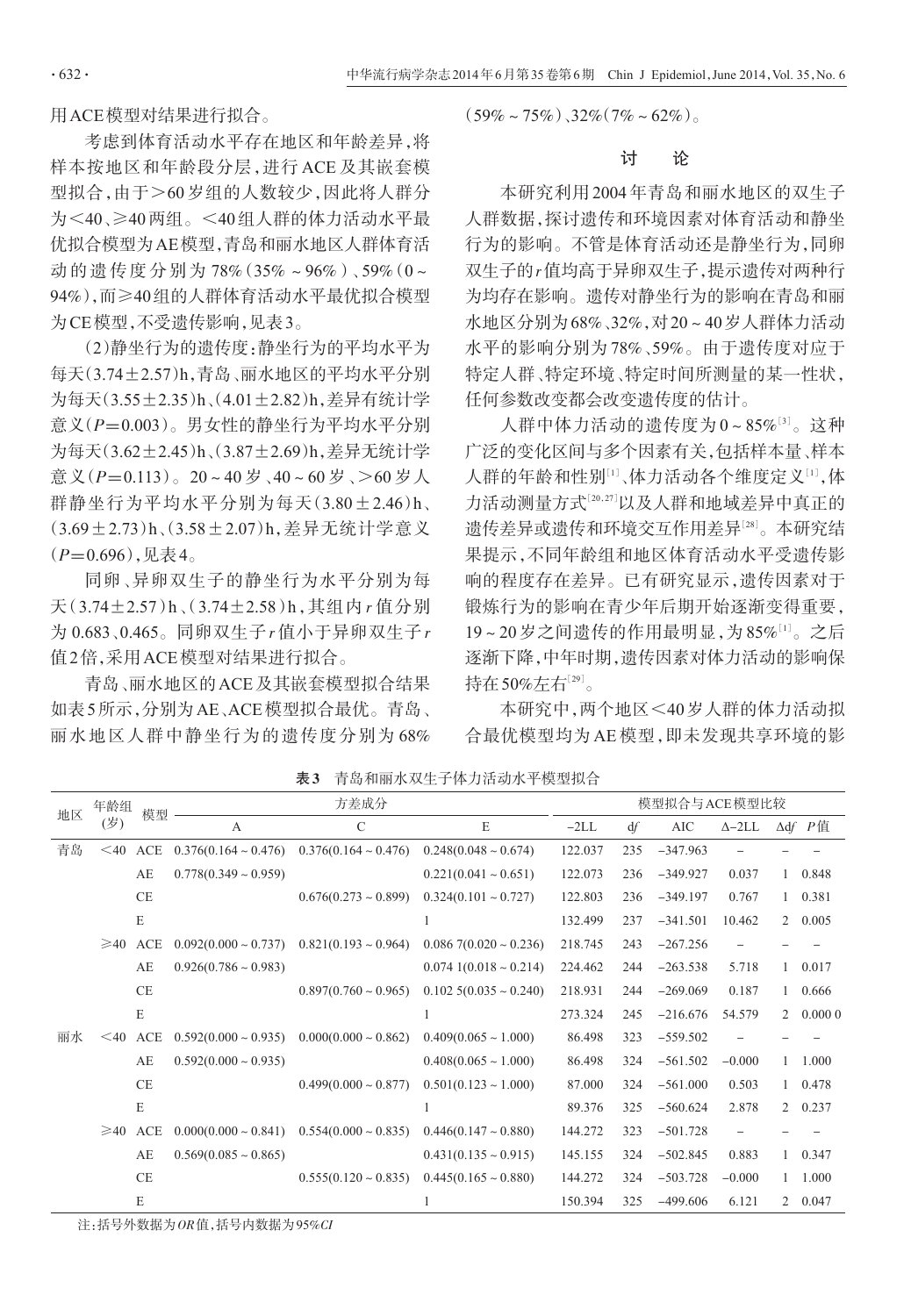表4 青岛和丽水地区双生子人群的静坐行为水平

| 类      | 别         | 体育活动<br>频数 | 静坐时间<br>$(\overline{x} \pm s, h/d)$ | Р值    |
|--------|-----------|------------|-------------------------------------|-------|
| 地区     | 青岛        | 484        | $3.55 + 2.35$                       | 0.003 |
|        | 丽水        | 646        | $4.01 + 2.82$                       |       |
| 性别     | 男         | 564        | $3.62 + 2.45$                       | 0.113 |
|        | 女         | 543        | $3.87 + 2.69$                       |       |
| 年龄组(岁) | $20 \sim$ | 545        | $3.80 + 2.46$                       | 0.696 |
|        | $40 \sim$ | 502        | $3.69 + 2.73$                       |       |
|        | $60 -$    | 60         | $3.58 + 2.07$                       |       |

响,而≥40岁人群均为CE模型,共享环境对体力活 动的影响较大。已有研究显示,共享环境对体力活 动的影响在青少年时期至成年人期逐渐下降,而遗 传和非共享因素的影响逐渐增加[<sup>29</sup>] 。本研究中,两 个年龄组人群的体力活动水平受遗传和环境的影响 程度发生了变化,提示在高年龄人群进行广泛的环 境干预可能容易取得良好的效果,而对低年龄人群 的干预则需要更多的努力。

目前关于静坐行为的研究仍然不多,本研究调 查的静坐行为指标是1 d总的静坐时间,结果显示, 遗传对静坐行为水平有影响,且影响在地区之间存 在差异。已有家系研究显示,静坐行为的遗传度为 25%~60%'<sup>3'</sup>。双生子研究中,Fisher等<sup>[16]</sup>曾报道青 少年的静坐行为遗传度为 0,但其样本量(同卵 57 对,异卵60对)非常小。本研究为主观测量的结果, 可能存在一定程度的高估。此外,种族本身的差异 也可能使得遗传度计算结果不同。

本研究的不足在于,采用问卷法调查体育活动 水平时,只包括体育活动强度和频率,未纳入类型和 持续时间,而后2个指标是体育活动测量中非常重 要的维度[<sup>30</sup>] 。不同类型的体力活动所受遗传和环境 的影响有差异,如职业性体力活动和休闲体力活动 并不相关[<sup>31</sup>,32] 。此外,自填问卷可能会一定程度上 高估体力活动水平[33]。

# 参 考 文 献

- [1] Stubbe JH, Boomsma DI, de Geus EJ. Sports participation during adolescence: a shift from environmental to genetic factors [J]. Med Sci Sports Exercise, 2005, 37(4): 563-570.
- [2] Eriksson M, Rasmussen F, Tynelius P. Genetic factors in physical activity and the equal environment assumption-the Swedish young male twins study [J]. Behav Genet,  $2006$ ,  $36(2)$ : 238-247.
- [3] de Vilhena E Santos DM, Katzmarzyk PT, Seabra AFT, et al. Genetics of physical activity and physical inactivity in humans [J]. Behavior Genetics, 2012: 1-20.
- [4] Joosen AM, Gielen M, Vlietinck R, et al. Genetic analysis of physical activity in twins [J]. Am J Clin Nutr,  $2005$ ,  $82(6)$ : 1253-1259.
- [5] de Moor MH, Posthuma D, Hottenga JJ, et al. Genome-wide linkage scan for exercise participation in Dutch sibling pairs[J]. Eur J Hum Genet,2007,15(12):1252-1259.
- [6] de Moor MH, Stubbe JH, Boomsma DI, et al. Exercise participation and self-rated health: do common genes explain the association? [J]. Eur J Epidemiol, 2007, 22(1): 27–32.
- [7] Kaprio J, Koskenvuo M, Sarna S. Cigarette smoking, use of alcohol, and leisure-time physical activity among same-sexed adult male twins[J]. Prog Clin Biol Res, 1981, 69 Pt C: 37-46.
- [8] Simonen R, Levalahti E, Kaprio J, et al. Multivariate genetic analysis of lifetime exercise and environmental factors[J]. Med Sci Sports Exerc, 2004, 36(9): 1559-1566.
- [9]Aaltonen S,Ortega-Alonso A,Kujala UM,et al. A longitudinal study on genetic and environmental influences on leisure time physical activity in the Finnish Twin Cohort[J]. Twin Res Hum Genet, 2010, 13(5): 475-481.
- [10] Lauderdale DS, Fabsitz R, Meyer JM, et al. Familial determinants of moderate and intense physical activity:a twin study[J]. Med Sci Sports Exerc, 1997, 29(8): 1062-1068.
- [11] Franks PW, Ravussin E, Hanson RL, et al. Habitual physical activity in children: the role of genes and the environment  $[J]$ . Am J Clin Nutr,2005,82(4):901-908.
- [12] Duncan GE, Goldberg J, Noonan C, et al. Unique environmental

| 地区 | 模型        | 方差成分                      |                           | 模型拟合与ACE模型比较              |            |     |            |                |             |       |
|----|-----------|---------------------------|---------------------------|---------------------------|------------|-----|------------|----------------|-------------|-------|
|    |           | А                         | $\mathcal{C}$             | E                         | $-2LL$     | df  | <b>AIC</b> | $\Delta - 2LL$ | $\Delta df$ | $P$ 值 |
| 青岛 | ACE       | $0.531(0.204 \sim 0.744)$ | $0.143(0.000 \sim 0.438)$ | $0.326(0.253 \sim 0.421)$ | 2 166.216  | 458 | 1 250.216  |                |             |       |
|    | AE        | $0.678(0.589 \sim 0.749)$ |                           | $0.322(0.251 \sim 0.412)$ | 2 166.858  | 459 | 1 248.858  | 0.642          |             | 0.423 |
|    | <b>CE</b> |                           | $0.572(0.479 \sim 0.653)$ | $0.428(0.348 \sim 0.521)$ | 2 177 0 22 | 459 | 1 259,022  | 10.807         |             | 0.001 |
|    | E         |                           |                           |                           | 2 2 68.537 | 460 | 1 348.537  | 102.327        |             | 0.000 |
| 丽水 | ACE       | $0.318(0.072 \sim 0.617)$ | $0.368(0.080 \sim 0.589)$ | $0.314(0.254 \sim 0.388)$ | 2 777.549  | 644 | 1489.549   |                |             |       |
|    | AE        | $0.693(0.626 \sim 0.750)$ |                           | $0.307(0.250 \sim 0.374)$ | 2 783.511  | 645 | 1493.511   | 5.963          |             | 0.015 |
|    | <b>CE</b> |                           | $0.632(0.562 \sim 0.693)$ | $0.368(0.307 \sim 0.438)$ | 2 784.231  | 645 | 1494.231   | 6.682          |             | 0.010 |
|    | E         |                           |                           |                           | 2 949.696  | 646 | 1657.696   | 172.147        |             | 0.000 |
|    |           |                           |                           |                           |            |     |            |                |             |       |

表5 青岛和丽水地区静坐行为水平的模型拟合

注:同表3